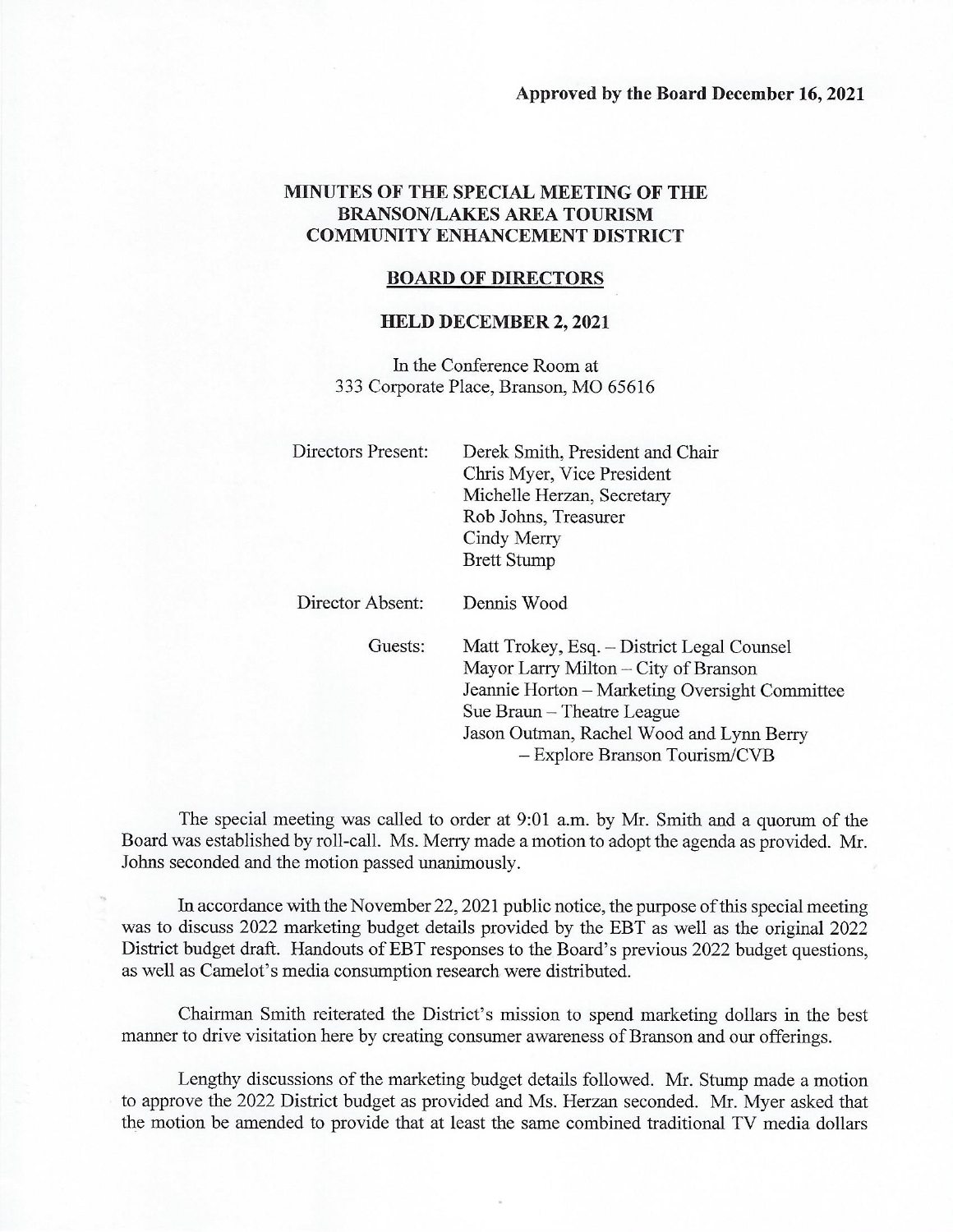## Page 2 of 2

spent in 2021 also be spent for that item in 2022. Ms. Merry seconded. However, Ms. Herzan had left the meeting and Mr. Stump did not agree to that amendment, which therefore failed.

Chairman Smith recapitulated the three main discussion items as follows:

- The EBT allocation of 80% to digital and 20% to traditional media spending is the  $\bullet$ current industry trend, is research-supported as the type of media used most frequently by our 20- to 54-year-old consumer target market, and is appropriate for the 2022 marketing budget.
- The pay-per-click portion of search engine marketing should be as low as possible and a cap should be established. Because time is of the essence to finalize the 2022 budget, the MOC is to evaluate this metric and recommend such a cap for the 2023 budget.
- Consideration should be given to either moving the administrative fee to the marketing budget or the consumer response marketing line item to the administrative fee. This matter should also be discussed next year in conjunction with the 2023 budget.

Additional discussion followed until Mr. Smith called the question. The original motion to approve the attached 2022 District budget then passed by a vote of five in favor and none opposed.

There being no other special meeting business, Chairman Smith adjourned the meeting at 11:45 a.m.

Respectfully Submitted,

Han Benson

Jan Benson, Financial Administrator Branson/Lakes Area Tourism Community Enhancement District

Approved:

Michelle Herzan, Board Secretary Branson/Lakes Area Tourism Community Enhancement District